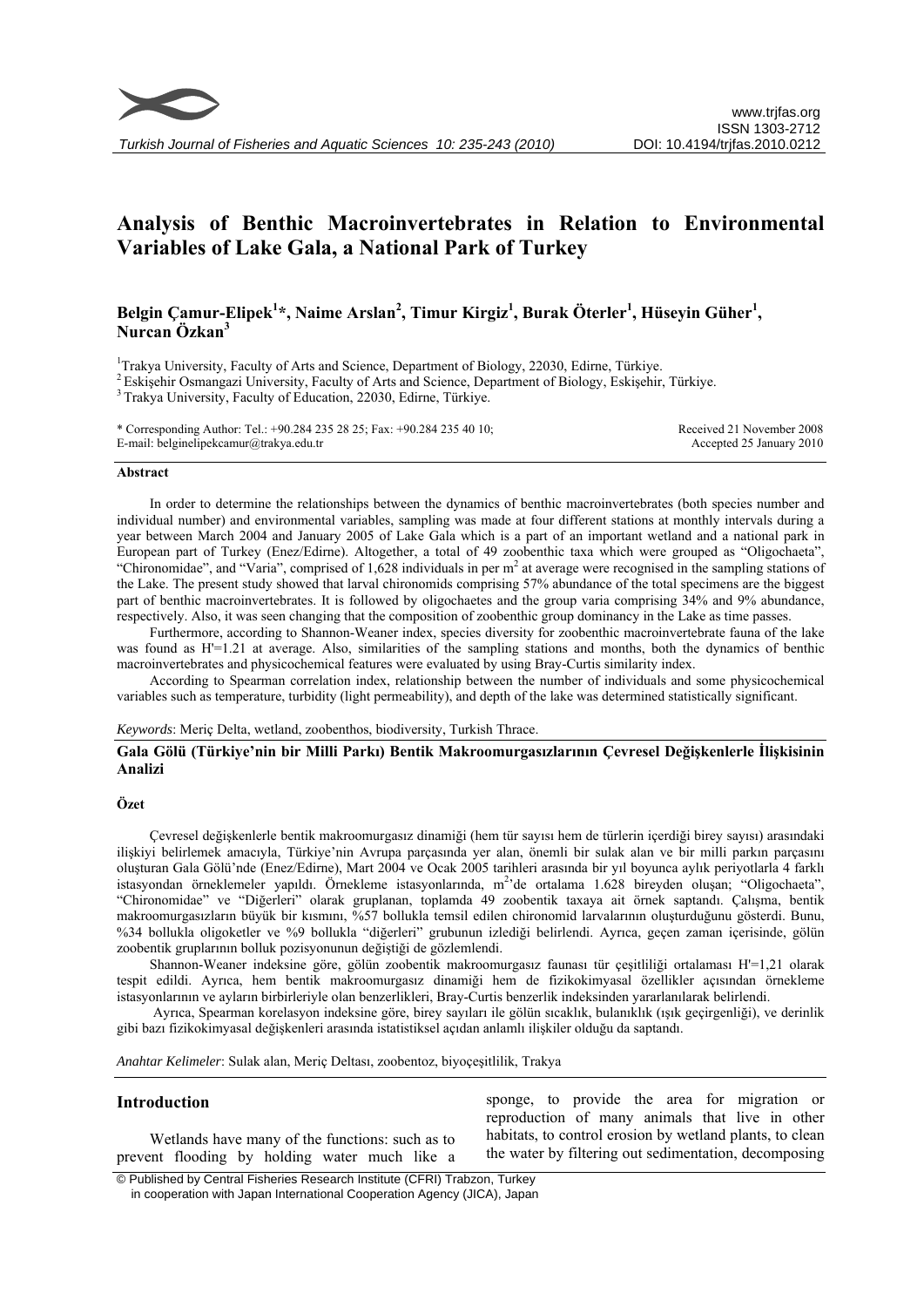vegetative matter and converting chemical into usable form.

A wetland consists of a lot of physical, chemical, and biological materials such as soil, water, nutrients, foods, and living things. There are three fundamental living groups in a wetland to determine its efficiency. The group of zoobenthos is one of them and it has a very important role in benthic biomass (Svensson *et al.*, 1999; Kundak-Ertosun, 2007). Although the studies on the relationships between benthic macrofauna and environmental variables of inland water resources in Turkey have increased in last decades, a few of them have been performed in lakes (Sözen and Yiğit, 1999; Akbulut *et al*., 2002; Çamur-Elipek, 2003).

The Meriç Delta which is formed on 45000 ha area at the mouth of Meriç River (Maritza, Evros) is listed in Class A of International Wetlands. About 10000 ha. part of the delta lies in Greece lands and remaining area lies in Turkey (Kantarcı, 1989; Yarar and Magnin, 1997). Lake Gala, which is declared to be National Park in 2005, is an important part of the Meriç Delta with its 750 ha area. Because mankind activities are greatly made in the surround of the lake, it is under two important fundamental dangers: pollution, and draught.

In order to prevent the destruction of wetlands, we have to learn to balance today's needs with future environmental needs. Therefore, the present study was conducted to determine benthic macroinvertebrates, which are the most important group of the water resources. Up to now, although there are two studies which were performed by Kırgız (1988 and 1989), there has been no detailed study on benthic macroinvertebrates and their relationships with the physicochemical variables of Lake Gala.

### **Materials and Methods**

Study Area: A total area of Lake Gala is 5.6 km2 , depth changes between 0.4-2.2 meters and sea level is 2 meters. During summer, the lake is separeted into two sections because of drying, Big and Small Gala Lakes (DSİ, 1986). The bank of the Lake is accompained by macrovegetation consisting of *Phragmites australis* and *Typha* sp. There are a lot of agricultural areas (essential rice plant) around the lake (DSİ, 1986).

Sampling: Four stations which characterised the Lake were selected for sampling (Figure 1): Station 1 is the location that the overloaded Lake water is discharged into the sea; Station 2 is the center of Big Gala; Station 3 is the location where intensive macro vegetation is the most; and Station 4 is the section of Small Gala.

The sampling stations were sampled monthly during a year between March 2004 and January 2005 for benthic fauna and physicochemical surveys. Sampling was not done at February 2005 because of unsuitable climatic conditions. Sediment samples were taken twice from each station using an Ekman-Birge grab ( $15 \times 15$  cm<sup>2</sup>) and washed through on sieve series (1.5 mm, 0.7 mm, and 0.3 mm mesh net sieves, respectively). The remaining materials were preserved in plastic bottles containing 70% ethanol. In the laboratory, benthic samples were examined under a stereo binocular microscope and sorted into three groups, Oligochaeta, Chironomidae, and Varia. Samples were examined and sorted into the lowest possible taxonomic level to analyze the numerical data. Also, empty shells belonging to some benthic macroinvertebrates like Gastropoda, Bivalvia, and Ostracoda were not added to data because the empty shells do not play a role in benthic biomass.

Furthermore, at each station, water temperature (as ºC using an ordinary thermometer), light permeability (turbidity) (as cm using a Secchi disk), pH (using a Lovibond mark CG 837 type pHmeter), conductivity (as  $\mu$ mho.cm<sup>-1</sup> using a Lovibond CM 35 mark conductivitymeter), dissolved oxygen (as  $mg.L^{-1}$ using a Lovibond mark 3040 model oxygenmeter), and depth (as meter using an ordinary tape-measure)



**Figure 1.** Location of Lake Gala and sampling stations (1: 1<sup>st</sup> station; 2:  $2^{nd}$  station; 3: 3<sup>rd</sup> station; 4: 4<sup>th</sup> station).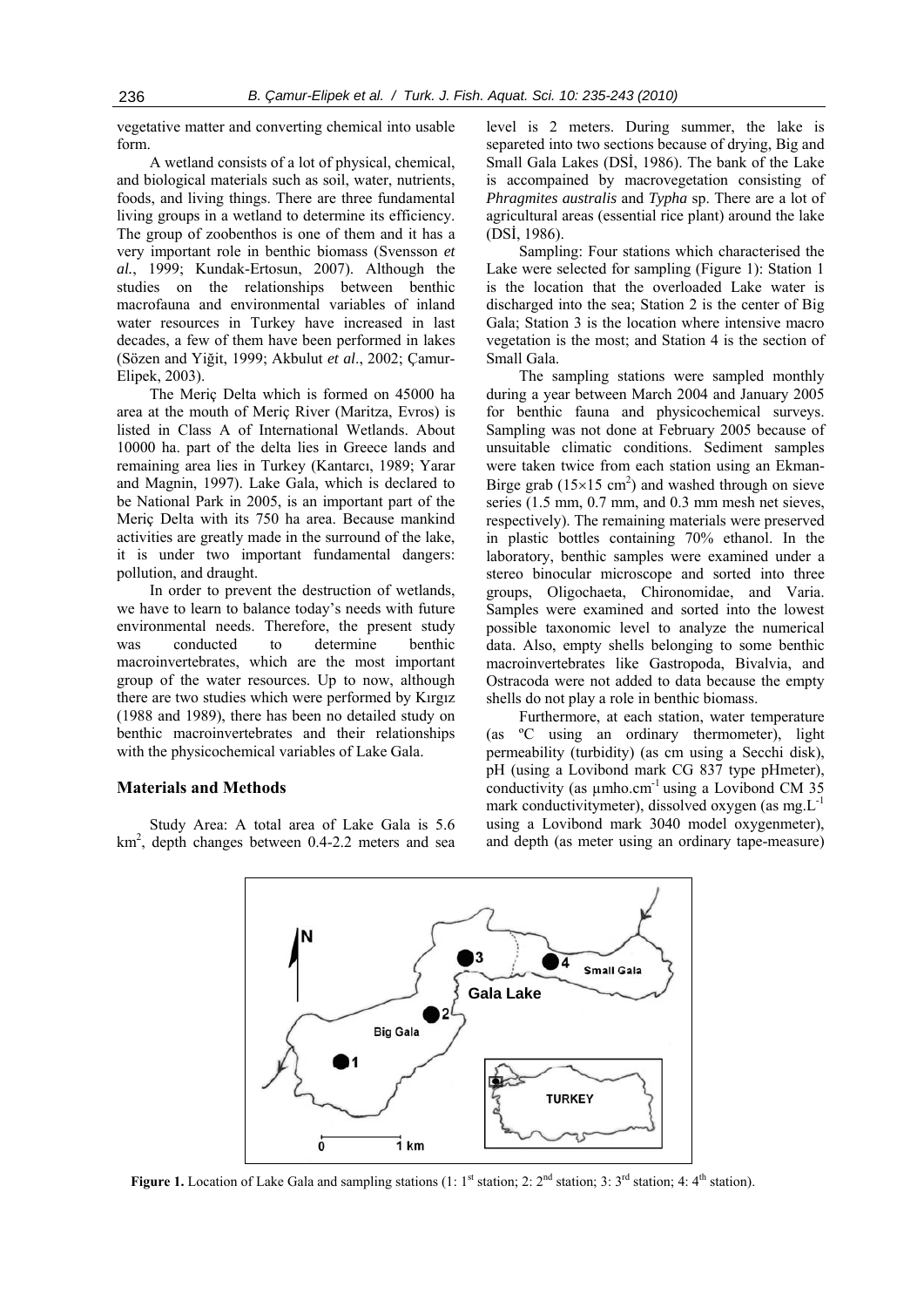were measured at the time when benthic sample was taken monthly. Also, water samples taken by Ruttner water sampler were carried to the laboratory in black glass bottles at 5 ºC. Within one day after sampling, the other parameters included Total Hardness as FSº, Salinity as ‰, and Calcium, Magnesium  $NO<sub>3</sub>-N$ ,  $NO<sub>2</sub>-N$ ,  $PO<sub>4</sub><sup>-3</sup>$ , Sulphate, Chlorophyl-*a* of the lake water were measured as  $mgL^{-1}$  using classical titrimetric and spectrophotometric methods (Egemen and Sunlu, 1999). The quality level of the water was determined according to Turkish Water Pollution Control Regulation (SKKY, 2004).

Statistical Analysis: Shannon-Weaner index was performed in order to evaluate the species diversity of the Lake. Before using the Bray-Curtis index, the numerical data were transformed to new data by using Log  $10(N+1)$ , and then the index was performed both in order to determine the similarities of the sampling stations and months for the dynamics (distribution both in terms of species and number of individuals) of benthic macroinvertebrates and in order to determine the similarities of the sampling stations and months for the physicochemical variables (Krebs, 1999). Also, relationships between the distribution of the zoobenthos and environmental variables were determined using Spearman correlation in SPSS 9.0 for windows.

#### **Results and Discussion**

Altogether, 49 zoobenthic taxa comprised of 1628 individuals per  $m<sup>2</sup>$  at average were collected at the sampling stations of Lake Gala during the studying period. Samples were grouped as "Oligochaeta" included members belonging to the families Enchytraeidae and Lumbricidae with the exception of immature or damaged individuals; "Chironomidae" included larvae belonging to the subfamilies Tanypodinae, Chironomini, Orthocladini and Tanytarsini; and "Varia" included a few number of members belonging to the order Diptera (except Chironomidae), Hemiptera, Ephemeroptera, Odonata, Mysidacea, Trichoptera, Coleoptera, and Gastropoda. It was found that a total of 11 taxa belonging to Oligochaeta group comprised of 558 individuals/ $m^2$ , a total of 30 taxa belonging to Chironomidae group comprised of 920 individuals/ $m^2$ , and a total of 8 taxa belonging to varia group comprised of 150 individuals/ $m<sup>2</sup>$  (Table 1 and Table 2). The present study showed that the biggest part of benthic macroinvertebrates consists of larval chironomids comprising 57% abundance of the total specimens. It is followed by oligochaetes and the group varia comprising 34% and 9% abundance, respectively (Table 1 and Table 2).

Large numbers of pollution-tolerant oligochaets and chironomids are often indicative of poor water quality (characterized by low dissolved oxygen and high nutrient concentrations). Chironomid species diversity and their sensitivity to eutrophic conditions have been used to create trophic status classifications of lakes (Langdon *et al.* 2006).

In the study which was performed by Kırgız (1989) in the Lake, 4988 individuals/ $m<sup>2</sup>$  belonging to benthic macroinvertebrates were found in Lake Gala (Oligochaeta was found to have 44.9% abundance while larval Chironomidae was found to have 37.8% abundance and the other macroinvertebrates were found to have 17.3% abundance). It was shown in the previous study that Chironomidae and Oligochaeta were also dominant groups but it was seen that the dominancy composition changed along ten years.

In the recent studies which were performed in different inland water resources in Turkey, similar findings are also seen. While Chironomidae larvae was found as dominant group in Lake Akşehir (Konya) (51.55% Chironomidae larvae, 45.97% Oligochaeta, and 2.48% other benthic macroinvertebrates) by Sözen and Yiğit (1999), Oligochaeta was found as dominant group (82% Oligochaeta, 10% Chironomidae larvae, and 8% other animals) in Terkos lake by Çamur-Elipek (2003). The insecta was found as the dominant group in the study by Akbulut *et al.* (2002).

Of the total number of chironomids, 15 taxa commonly occurred in all sampling stations (Table 1). While *Chironomus plumosus* was found to have the highest abundance (25%) in this group, *Psectrocladius limbatellus, P. sordidellus, Glyptotendipes signatus, Cryptochironomus* sp., and *Cladotanytarsus mancus* were found to have the lowest abundance (0.1%). Chironomids were found to have the highest number at the  $2<sup>nd</sup>$  station, which may result from the number of *C. plumosus* (Table 1). However, *Psectrocladius sordidellus* and *Cryptochironomus* sp. were present at the 1<sup>st</sup> station, *Psectrocladius limbatellus, Cryptotendipes holsatus, Glyptotendipes sygnatus, Tanytarsus gregarius*, and *Cladotanytarsus mancus* were present at the 2nd station, *Chironomus anthracinus* and *Chironomus* sp. were present at the  $3<sup>rd</sup>$  station, only. Our result indicated that Chironomidae fauna of Lake Gala consists mainly of taxa with wide ecological tolerances and extensive geographical ranges. Winberg (1978) proposed a pollution index, which assumes that unpolluted waters are dominated by larvae of the subfamily Orthocladiinae and polluted water by larvae of the subfamily Tanypodinae. Winner *et al.* (1980) did not validate this index in relation to heavy metal pollution. They found no dominance of Tanypodinae but that of Orthocladiinae in streams polluted with heavy metals. In addition, similar results were also reported by Mousavi *et al.* (2003). Existence of Orthocladiinae larvae (especially *Cricotopus flavocinctus* with 5.4% abundance) in Lake Gala may indicate pollution (Winner *et al.* 1980). In the study which was performed in the Lake by Kırgız (1988), it was reported that *Polypedilum nubifer, Chironomus plumosus,* and *Camptochironomus tentans* were found to have the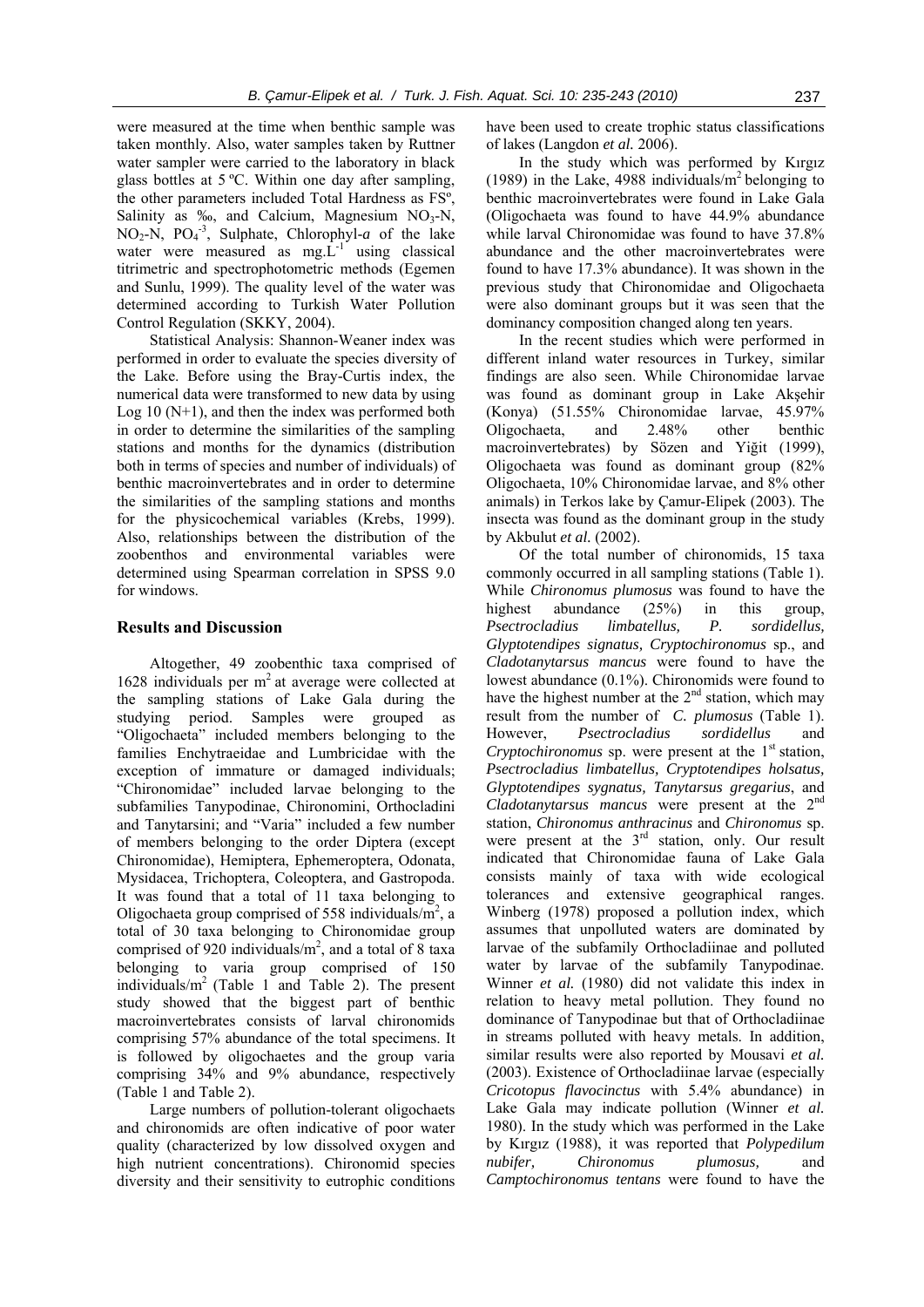**Table 1.** List and individual numbers of benthic macroinvertebrates which are determined from sampling stations of Lake Gala (AIG: Abundance in group; AIT: Abundance in total as %)

|                                                |                          | Stations                                             |                                       |                          |      |         |
|------------------------------------------------|--------------------------|------------------------------------------------------|---------------------------------------|--------------------------|------|---------|
| Macroinvertebrates                             | 1 <sup>st</sup>          | 2 <sup>nd</sup>                                      | 3 <sup>rd</sup>                       | 4 <sup>th</sup>          | AIG  | AIT     |
| CHIRONOMIDAE                                   | 732                      | 1428                                                 | 450                                   | 1048                     | 100  | 57      |
| Tanypus punctipennis Meigen, 1818              | 15                       | 47                                                   | $\tau$                                | 1                        | 1.9  | 1.1     |
| Procladius(Holotanypus) sp.                    | 13                       | 62                                                   | $28\,$                                | 43                       | 4.0  | 2.3     |
| Cricotopus bicinctus (Meigen, 1818)            | $\overline{\phantom{a}}$ | 2                                                    | 11                                    | $\sqrt{2}$               | 0.4  | 0.3     |
| Cricotopus sylvestris (Fabricius, 1794)        | 15                       | 30                                                   | $\overline{4}$                        | $\overline{c}$           | 1.4  | 0.8     |
| Cricotopus flavocinctus (Kieffer, 1924)        | 11                       | 59                                                   | $\overline{4}$                        | 279                      | 9.6  | 5.4     |
| Psectrocladius limbatellus (Holmgren, 1869)    | $\overline{a}$           | 3                                                    | $\overline{\phantom{a}}$              | $\frac{1}{2}$            | 0.1  | 0.1     |
| Psectrocladius sordidellus (Zetterstedt, 1838) | $\overline{c}$           |                                                      |                                       | $\overline{\phantom{a}}$ | 0.1  | 0.1     |
| Chironomus anthracinus Zetterstedt, 1860       | $\overline{a}$           | $\overline{\phantom{0}}$<br>$\overline{\phantom{0}}$ | $\overline{\phantom{a}}$<br>$\,$ $\,$ | $\overline{\phantom{0}}$ | 0.2  | 0.1     |
|                                                | 2                        |                                                      | $\overline{c}$                        |                          | 0.3  | 0.2     |
| Chironomus aprilinus Meigen, 1818              |                          | 6                                                    |                                       | $\overline{\phantom{a}}$ |      |         |
| Chironomus plumosus (Linnaeus, 1758)           | 192                      | 333                                                  | 243                                   | 165                      | 25.6 | 14.4    |
| Chironomus sp.                                 |                          | $\overline{\phantom{0}}$                             | 10                                    | $\overline{\phantom{a}}$ | 0.3  | 0.2     |
| Camptochironomus tentans Fabricius, 1805       | 32                       | 162                                                  | 36                                    | 91                       | 8.7  | 4.9     |
| Cryptotendipes holsatus Lenz, 1959             | $\frac{1}{2}$            | 8                                                    | $\overline{\phantom{a}}$              |                          | 0.2  | 0.1     |
| Polypedilum sordens (van der Wulp, 1874)       | 10                       | $\,$ $\,$                                            | 4                                     | 6                        | 0.7  | 0.4     |
| Dicrotendipes tritomus (Kieffer, 1916)         | 2                        | $\,$ $\,$                                            | 4                                     | 8                        | 0.6  | 0.3     |
| Einfeldia sp.                                  | $\overline{c}$           | 8                                                    | 4                                     | $\overline{\phantom{a}}$ | 0.4  | 0.3     |
| Endochironomus tendens (Fabricius, 1775)       | 11                       | $\overline{\phantom{0}}$                             | $\overline{2}$                        | $\overline{\phantom{a}}$ | 0.3  | 0.2     |
| Glyptotendipes signatus (Kieffer, 1909)        | $\overline{\phantom{0}}$ | $\overline{4}$                                       | $\overline{\phantom{a}}$              | $\overline{\phantom{a}}$ | 0.1  | 0.1     |
| Parachironomus arcuatus (Goetghebuer, 1919)    | 4                        | 25                                                   | $\overline{4}$                        | $\overline{2}$           | 0.9  | 0.6     |
| Cryptochironomus defectus (Kieffer, 1913)      | 29                       | 31                                                   | 10                                    | 37                       | 3.0  | 1.7     |
| Cryptochironomus sp.                           | $\boldsymbol{2}$         | $\overline{\phantom{a}}$                             | $\overline{\phantom{a}}$              | $\frac{1}{2}$            | 0.1  | 0.1     |
| Polypedilum pedestre (Meigen, 1830)            | 5                        | 16                                                   | $\overline{2}$                        | 5                        | 0.7  | 0.4     |
| Polypedilum convictum (Walker, 1856)           | 12                       | 22                                                   | 6                                     | $\frac{1}{2}$            | 1.0  | 0.6     |
| Endochironomus albipennis (Meigen, 1830)       | 82                       | 94                                                   | 13                                    | 43                       | 6.3  | 3.6     |
| Rheotanytarsus sp.-1                           | 11                       | $\overline{\phantom{a}}$                             | $\overline{4}$                        | 6                        | 0.6  | 0.3     |
| Rheotanytarsus sp.-2                           | 15                       | 45                                                   | $\tau$                                | $\mathbf{1}$             | 1.9  | 1.1     |
| Virgatanytarsus arduennensis (Goetg., 1922)    | 15                       | 296                                                  | 17                                    | 274                      | 16.6 | 9.3     |
| Paratanytarsus lauterborni (Kieffer, 1909)     | 250                      | 136                                                  | 20                                    | 83                       | 13.3 | 7.5     |
| Tanytarsus gregarius Kieffer, 1909             | $\overline{a}$           | 20                                                   | $\overline{\phantom{a}}$              | $\overline{\phantom{a}}$ | 0.6  | 0.3     |
| Cladonytarsus mancus (Walker, 1856)            | $\overline{a}$           | 3                                                    | $\overline{\phantom{a}}$              | $\overline{\phantom{a}}$ | 0.1  | 0.1     |
| Number of chironomid taxa at the stations      | 22                       | 24                                                   | 23                                    | 17                       |      |         |
|                                                |                          |                                                      |                                       |                          |      |         |
| OLIGOCHAETA                                    | 800                      | 458                                                  | 507                                   | 455                      | 100  | 34      |
| Limnodrilus claparedianus Ratzel, 1869         | 53                       | 32                                                   | 74                                    | $\overline{2}$           | 7.2  | 2.4     |
| Limnodrilus hoffmeisteri Claparéde, 1862       | 298                      | 144                                                  | 171                                   | 34                       | 29.1 | 10.0    |
| Limnodrilus profundicola (Verrill, 1871)       | 39                       | 16                                                   | 9                                     | $\overline{\phantom{a}}$ | 2.8  | 0.9     |
| Limnodrilus sp.                                | 138                      | 95                                                   | 44                                    | 18                       | 13.3 | 4.5     |
| Tubifex tubifex (Müller, 1774)                 | 72                       | 57                                                   | 92                                    | 51                       | 12.2 | 4.2     |
| Potamothrix hammoniensis (Michaelsen, 1901)    | 200                      | 90                                                   | 68                                    | 190                      | 24.8 | 8.5     |
| Potamothrix sp.                                | $\overline{a}$           | 10                                                   | 7                                     | 65                       | 3.7  | 1.2     |
| Psammoryctides albicola (Michaelsen, 1901)     |                          | -                                                    | $\qquad \qquad \blacksquare$          | 59                       | 2.7  | 0.9     |
| Psammoryctides sp.                             |                          |                                                      | $\overline{\phantom{a}}$              | 18                       | 0.8  | 0.3     |
| Nais communis Piguet, 1906                     |                          | 10                                                   | 20                                    | $\overline{4}$           | 1.6  | 0.5     |
| Nais variabilis Piguet, 1906                   | $\overline{\phantom{0}}$ | $\overline{\mathbf{4}}$                              | $22\,$                                | 14                       | 1.8  | 0.6     |
| Number of oligochaet taxa at the stations      | 6                        | 9                                                    | 9                                     | 10                       |      |         |
| <b>VARIA</b>                                   | 64                       | 190                                                  | 49                                    | 302                      |      | 9.0     |
| Diptera (Ceratopogonidae)                      | $\overline{c}$           | 6                                                    | $\overline{\phantom{a}}$              | 21                       | 4.8  | 0.4     |
| Gastropoda                                     | $\overline{c}$           | $\overline{4}$                                       | $\overline{c}$                        | 6                        | 2.8  | 0.2     |
| Mysidacea                                      | $10\,$                   | 18                                                   | $\overline{c}$                        | 12                       | 7.4  | 0.6     |
|                                                | 22                       | 20                                                   | $\overline{4}$                        | $8\,$                    | 9.4  | $0.8\,$ |
| Coleoptera (larvae)                            | $\overline{2}$           |                                                      |                                       |                          |      |         |
| Hemiptera (nymph)                              |                          | 10                                                   | 17                                    | 12                       | 6.7  | 0.6     |
| Odonata                                        | $\overline{2}$           | 12                                                   | $\overline{4}$                        | 110                      | 21.2 | 2.0     |
| Trichoptera                                    | 20                       | 63                                                   | 14                                    | $\overline{\phantom{0}}$ | 15.9 | 1.4     |
| Ephemeroptera                                  | $\overline{4}$           | 47                                                   | 6                                     | 133                      | 31.7 | 3.0     |
| Number of varia taxa at the stations           | 8                        | 8                                                    | $\overline{7}$                        | $\tau$                   |      |         |
| Shannon H' Log Base 10                         | 1.14                     | 1.30                                                 | 1.18                                  | 1.20                     |      | 1.21    |
| Number of Total Taxon                          | $\overline{36}$          | 41                                                   | $\overline{39}$                       | $\overline{34}$          |      |         |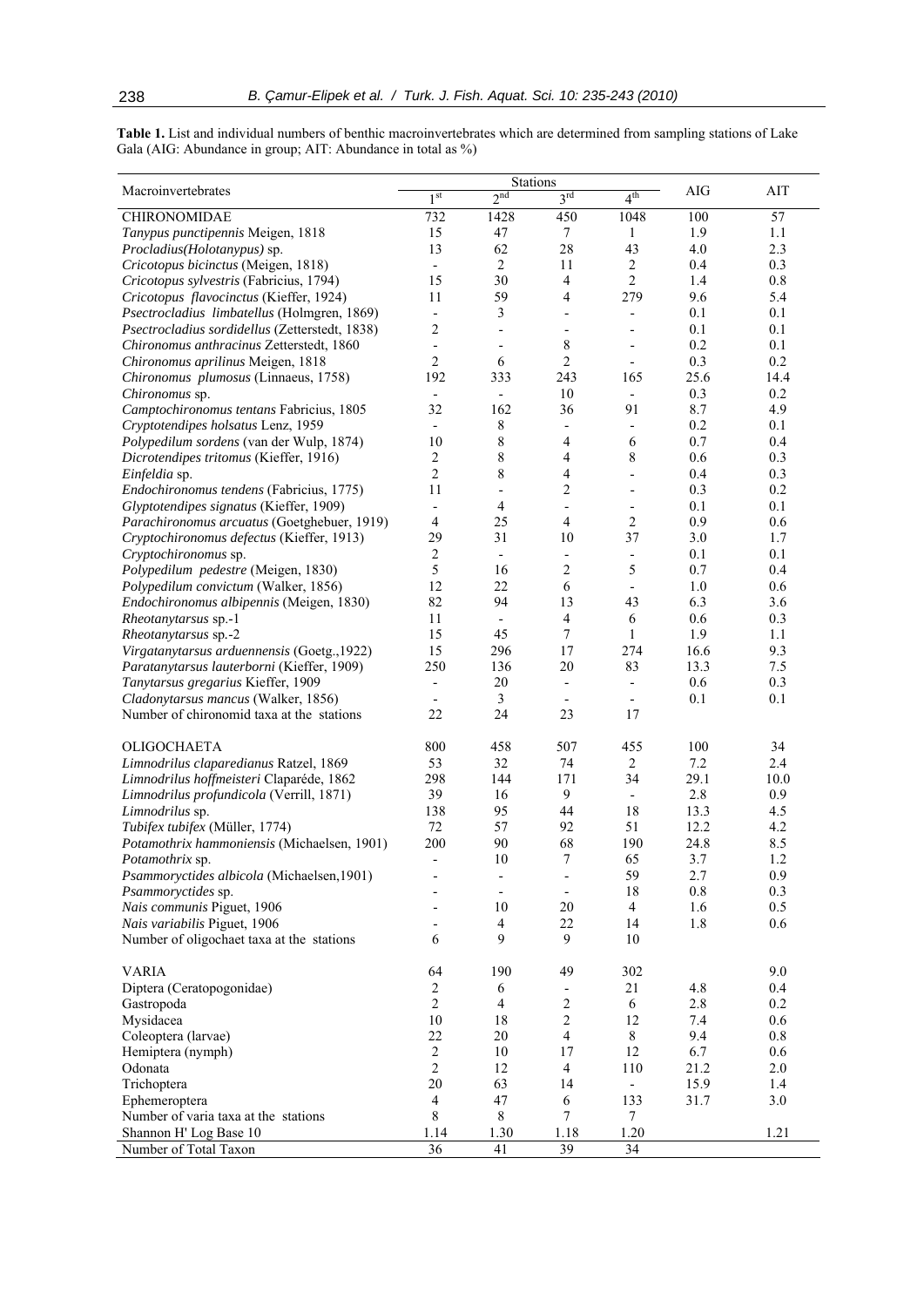**Table 2.** The individual numbers in  $m<sup>2</sup>$  of benthic macroinvertebrates which are determined from sampling stations of Lake Gala at monthly intervals

|                              | Mar              | Apr              | May              | Jun                      | Jul              | Aug              | Sep              | Oct              | Nov              | Dec              | Jan              |
|------------------------------|------------------|------------------|------------------|--------------------------|------------------|------------------|------------------|------------------|------------------|------------------|------------------|
| CHIRONOMIDAE                 | 124              | 785              | 1523             | 831                      | 1386             | 2318             | 912              | 695              | 647              | 707              | 169              |
| Tanypus punctipennis         | $\boldsymbol{0}$ | 6                | 36               | $\boldsymbol{0}$         | $\boldsymbol{0}$ | 0                | 150              | $\mathbf{0}$     | $\boldsymbol{0}$ | $\boldsymbol{0}$ | $\boldsymbol{0}$ |
| Procladius sp.               | 28               | 89               | 47               | 50                       | 38               | 7                | $\overline{0}$   | $\theta$         | 75               | 13               | 56               |
| Cricotopus bicinctus         | $\theta$         | 11               | $\overline{0}$   | $\mathbf{0}$             | $\overline{0}$   | $\mathbf{0}$     | $\mathbf{0}$     | 26               | 6                | $\mathbf{0}$     | $\boldsymbol{0}$ |
| Cricotopus sylvestris        | $\boldsymbol{0}$ | $\boldsymbol{0}$ | 53               | 45                       | 43               | $\boldsymbol{0}$ | $\boldsymbol{0}$ | $\boldsymbol{0}$ | 0                | $\boldsymbol{0}$ | 0                |
| Cricotopus flavicinctus      | $\mathbf{0}$     | $\mathbf{0}$     | 165              | $\boldsymbol{0}$         | 99               | 707              | $\boldsymbol{0}$ | $\boldsymbol{0}$ | 0                | $\mathbf{0}$     | 0                |
| Psectrocladius limbatellus   | $\mathbf{0}$     | $\mathbf{0}$     | $\boldsymbol{0}$ | $\boldsymbol{0}$         | $\boldsymbol{0}$ | 7                | $\boldsymbol{0}$ | $\boldsymbol{0}$ | 0                | $\mathbf{0}$     | 0                |
| Psectrocladius sordidellis   | $\theta$         | $\mathbf{0}$     | $\mathbf{0}$     | $\mathbf{0}$             | 0                | 6                | $\mathbf{0}$     | $\theta$         | 0                | $\theta$         | $\theta$         |
| Chironomus anthracinus       | $\boldsymbol{0}$ | 22               | $\mathbf{0}$     | $\mathbf{0}$             | $\overline{0}$   | $\boldsymbol{0}$ | $\theta$         | $\mathbf{0}$     | $\boldsymbol{0}$ | $\theta$         | 0                |
| Chironomus aprilinus         | 17               | $\mathbf{0}$     | $\mathbf{0}$     | $\mathbf{0}$             | $\mathbf{0}$     | $\overline{0}$   | $\mathbf{0}$     | $\theta$         | 0                | 11               | $\overline{0}$   |
| Chironomus plumosus          | $\boldsymbol{0}$ | 395              | 421              | 389                      | 153              | 109              | 139              | 267              | 304              | 280              | 111              |
| Chironomus sp.               | $\theta$         | 22               | $\boldsymbol{0}$ | $\boldsymbol{0}$         | $\mathbf{0}$     | $\boldsymbol{0}$ | $\mathbf{0}$     | $\boldsymbol{0}$ | $\boldsymbol{0}$ | $\mathbf{0}$     | $\overline{0}$   |
| Camptochironomus tentans     | 17               | 228              | 58               | 56                       | 82               | $\mathbf{0}$     | 303              | $\mathbf{0}$     | 0                | 139              | 0                |
| Cryptotendipes holsatus      | $\boldsymbol{0}$ | $\boldsymbol{0}$ | $\boldsymbol{0}$ | $\boldsymbol{0}$         | $\mathbf{0}$     | 23               | $\boldsymbol{0}$ | $\mathbf{0}$     | 0                | $\mathbf{0}$     | 0                |
| Polypedilum sordens          | $\boldsymbol{0}$ | $\boldsymbol{0}$ | $\boldsymbol{0}$ | $\boldsymbol{0}$         | 43               | 17               | $\boldsymbol{0}$ | $\boldsymbol{0}$ | 0                | 16               | 0                |
| Dicrotendipes tritomus       | $\mathbf{0}$     | $\mathbf{0}$     | $\mathbf{0}$     | $\mathbf{0}$             | 43               | 17               | $\mathbf{0}$     | $\boldsymbol{0}$ | 0                | $\theta$         | 0                |
| Einfeldia sp.                | $\mathbf{0}$     | $\boldsymbol{0}$ | $\mathbf{0}$     | $\mathbf{0}$             | 38               | $\boldsymbol{0}$ | $\mathbf{0}$     | $\mathbf{0}$     | 0                | $\theta$         | 0                |
| Endochironomus tendens       | $\mathbf{0}$     | $\boldsymbol{0}$ | 36               | $\boldsymbol{0}$         | $\overline{0}$   | $\boldsymbol{0}$ | $\boldsymbol{0}$ | $\boldsymbol{0}$ | 0                | $\boldsymbol{0}$ | 0                |
| Glyptotendinpes signatus     | $\mathbf{0}$     | $\mathbf{0}$     | $\mathbf{0}$     | $\mathbf{0}$             | $\mathbf{0}$     | $\mathbf{0}$     | $\mathbf{0}$     | 6                | 0                | 6                | 0                |
| Parachironomus arcuatus      | $\boldsymbol{0}$ | $\boldsymbol{0}$ | $\mathbf{0}$     | 45                       | 38               | 7                | $\mathbf{0}$     | $\mathbf{0}$     | 6                | $\theta$         | 0                |
| Cryptochironomus defectus    | 17               | $\mathbf{0}$     | 121              | 50                       | 49               | 18               | $\mathbf{0}$     | $\mathbf{0}$     | 6                | 33               | 0                |
| Cryptochironomus sp.         | $\theta$         | $\mathbf{0}$     | $\mathbf{0}$     | $\mathbf{0}$             | $\mathbf{0}$     | $\boldsymbol{0}$ | 6                | $\theta$         | $\overline{0}$   | $\mathbf{0}$     | $\mathbf{0}$     |
| Polypedilum pedestre         | 17               | $\boldsymbol{0}$ | $\mathbf{0}$     | 45                       | $\mathbf{0}$     | 6                | 12               | $\theta$         | $\mathbf{0}$     | $\theta$         | $\mathbf{0}$     |
| Polypedilum convictum        | $\mathbf{0}$     | $\boldsymbol{0}$ | $\mathbf{0}$     | 45                       | 43               | $\overline{0}$   | $\mathbf{0}$     | $\theta$         | $\mathbf{0}$     | 21               | $\mathbf{0}$     |
| Endochironomus albipennis    | $\boldsymbol{0}$ | 6                | 154              | 61                       | 77               | 28               | $\theta$         | 140              | 97               | 76               | 0                |
| Rheotanytarsus sp.-1         | $\mathbf{0}$     | $\boldsymbol{0}$ | 36               | $\mathbf{0}$             | $\mathbf{0}$     | $\mathbf{0}$     | $\mathbf{0}$     | $\mathbf{0}$     | 16               | 6                | $\mathbf{0}$     |
| Rheotanytarsus sp.-2         | $\mathbf{0}$     | $\boldsymbol{0}$ | 36               | $\mathbf{0}$             | $\mathbf{0}$     | $\boldsymbol{0}$ | 151              | $\theta$         | $\mathbf{0}$     | $\theta$         | $\mathbf{0}$     |
| Virgatanytarsus arduennensis | 28               | 6                | 360              | $\mathbf{0}$             | 110              | 834              | 151              | $\theta$         | 131              | 33               | $\mathbf{0}$     |
| Paratanytarsus lauterborni   | $\boldsymbol{0}$ | $\theta$         | $\boldsymbol{0}$ | 45                       | 500              | 525              | $\boldsymbol{0}$ | 256              | 6                | 17               | 0                |
| Tanytarsus gregarius         | $\theta$         | $\boldsymbol{0}$ | $\mathbf{0}$     | $\boldsymbol{0}$         | $\overline{0}$   | $\boldsymbol{0}$ | $\boldsymbol{0}$ | $\mathbf{0}$     | 0                | 56               | $\boldsymbol{0}$ |
| Cladonytarsus mancus         | $\boldsymbol{0}$ | $\boldsymbol{0}$ | $\mathbf{0}$     | $\mathbf{0}$             | $\mathbf{0}$     | $\overline{7}$   | $\boldsymbol{0}$ | $\boldsymbol{0}$ | 0                | $\mathbf{0}$     | $\boldsymbol{0}$ |
| Chiro. taxa at months        | 6                | 9                | 12               | 10                       | 14               | 15               | 7                | 5                | 9                | 13               | $\overline{c}$   |
| <b>OLIGOCHAETA</b>           | 593              | 889              | 991              | 563                      | 785              | 234              | 151              | 595              | 426              | 728              | 151              |
| Limnodrilus claparedeanus    | 59               | 50               | 100              | 39                       | 89               | 11               | $\overline{0}$   | $\boldsymbol{0}$ | 29               | 33               | 33               |
| Limnodrilus hoffmeisteri     | 115              | 244              | 273              | 108                      | 273              | 39               | 28               | 297              | 134              | 229              | 39               |
| Limnodrilus profundicola     | 24               | 11               | 78               | 23                       | 34               | $\mathbf{0}$     | $\boldsymbol{0}$ | $\boldsymbol{0}$ | $\boldsymbol{0}$ | $\mathbf{0}$     | 6                |
| Limnodrilus sp.              | 46               | 117              | 167              | 72                       | 215              | $\boldsymbol{0}$ | 17               | $\mathbf{0}$     | 67               | 111              | 0                |
| Tubifex tubifex              | 125              | 78               | 211              | 80                       | 22               | 28               | 53               | $\boldsymbol{0}$ | 33               | 72               | 45               |
| Potamothrix hammoniensis     | 192              | 267              | 78               | 85                       | 98               | 122              | 53               | 236              | 124              | 250              | 0                |
| Potamothrix sp.              | 19               | 22               | 28               | 22                       | 37               | 11               | $\mathbf{0}$     | 37               | 22               | $\boldsymbol{0}$ | 28               |
| Psammoryctides albicola      | 13               | 33               | 17               | 39                       | 0                | 18               | $\boldsymbol{0}$ | 25               | 17               | $\bf{0}$         | 0                |
| Psammoryctides sp.           | $\boldsymbol{0}$ | $\boldsymbol{0}$ | $\boldsymbol{0}$ | 45                       | $\boldsymbol{0}$ | 5                | $\boldsymbol{0}$ | $\boldsymbol{0}$ | $\boldsymbol{0}$ | $\boldsymbol{0}$ | $\boldsymbol{0}$ |
| Nais communis                | $\mathbf{0}$     | 29               | 17               | 11                       | 17               | $\overline{0}$   | $\boldsymbol{0}$ | $\mathbf{0}$     | $\boldsymbol{0}$ | 11               | $\boldsymbol{0}$ |
| Nais variabilis              | $\boldsymbol{0}$ | 28               | 22               | 39                       | $\boldsymbol{0}$ | 0                | $\boldsymbol{0}$ | $\mathbf{0}$     | $\boldsymbol{0}$ | 22               | $\boldsymbol{0}$ |
| Oligo. taxa at months        | 8                | 10               | 10               | 11                       | 8                | $\tau$           | $\overline{4}$   | $\overline{4}$   | 7                | 7                | 5                |
| <b>VARIA</b>                 | 6                | 156              | 124              | 68                       | 87               | 557              | 86               | 189              | 259              | 112              | 6                |
| Diptera (Ceratopogonidae)    | 6                | 17               | $\boldsymbol{0}$ | $\boldsymbol{0}$         | $\boldsymbol{0}$ | $\boldsymbol{0}$ | 6                | 11               | 25               | 17               | $\boldsymbol{0}$ |
| Gastropoda                   | $\boldsymbol{0}$ | $\boldsymbol{0}$ | 6                | $\boldsymbol{0}$         | 6                | 22               | 6                | $\mathbf{0}$     | $\boldsymbol{0}$ | $\boldsymbol{0}$ | 0                |
| Mysidacea                    | $\mathbf{0}$     | 11               | 6                | 39                       | 11               | 17               | $\boldsymbol{0}$ | 11               | 11               | 6                | 6                |
| Coleoptera (larvae)          | $\boldsymbol{0}$ | $\boldsymbol{0}$ | $\mathbf{0}$     | $\boldsymbol{0}$         | 44               | 34               | $\boldsymbol{0}$ | 67               | 6                | $\boldsymbol{0}$ | 0                |
| Ephemeroptera                | $\boldsymbol{0}$ | 28               | 72               | 6                        | 11               | 222              | 11               | 11               | 156              | 6                | 0                |
| Hemiptera (nymph)            | $\boldsymbol{0}$ | 89               | 17               | $\boldsymbol{0}$         | 3                | $\boldsymbol{0}$ | 6                | $\mathbf{0}$     | $\boldsymbol{0}$ | $\overline{0}$   | $\boldsymbol{0}$ |
| Odonata                      | $\boldsymbol{0}$ | 11               | 17               | 6                        | 6                | 239              | 34               | 17               | 28               | $\mathbf{0}$     | $\boldsymbol{0}$ |
| Trichoptera (nymph)          | $\boldsymbol{0}$ | $\boldsymbol{0}$ | 6                | 17                       | 6                | 23               | 23               | 72               | 33               | 83               | 0                |
| Varia taxa at months         | 1                | 5                | 6                | $\overline{\mathcal{L}}$ | 7                | 6                | 6                | 6                | 6                | $\overline{4}$   | 1                |
| Shannon H'                   | 0.98             | 1.09             | 1.23             | 1.22                     | 1.22             | 0.96             | 0.97             | 0.94             | 1.11             | 1.12             | 0.78             |
| Number of Total Taxon        | $\overline{15}$  | 24               | 28               | 25                       | 29               | $28\,$           | 17               | $\overline{15}$  | 22               | 24               | 8                |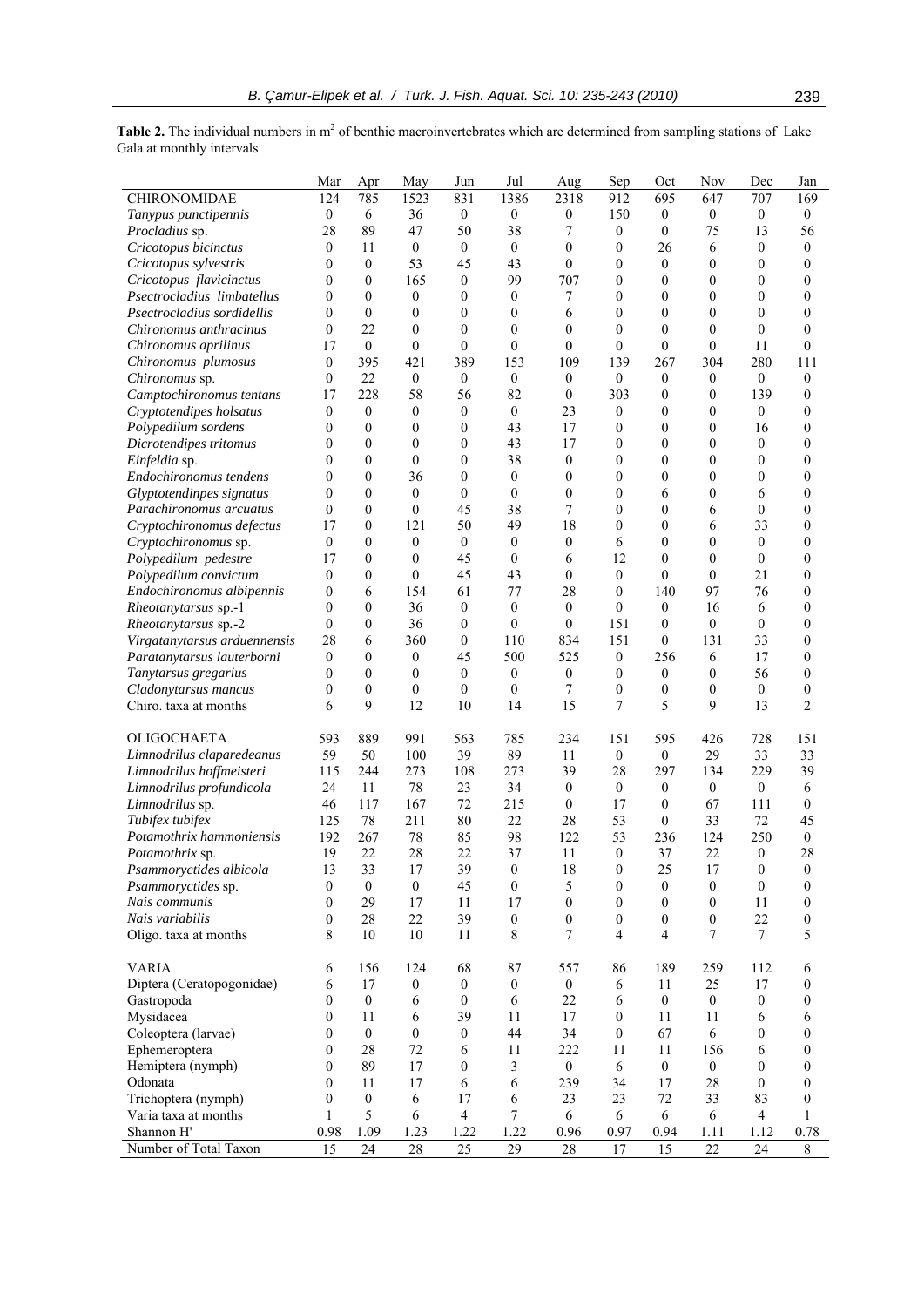highest abundance, respectively. In the present study, no samples belonging to *P. nubifer* were found.

Of the total number of oligochaets, 5 taxa commonly occurred in all sampling stations (Table 1). However, *Psammoryctides albicola* and Psammoryctides sp. were only present at the 4<sup>th</sup> station, whereas *Limnodrilus profundicola* was never found at this location. While *Limnodrilus hoffmeisteri* was found to have the highest abundance in Oligochaeta group (29%), *Psammorichtydes* sp. was found to have the lowest abundance in this group  $(0.9\%)$ . Oligochaeta had the highest number at the 1<sup>st</sup> station and in May because of the presence of *L. hoffmeisteri*. Most naidid species occurring throughout the world are also cosmopolitan, (Wetzel *et al.*, 2000) and they have clearly adapted to a wide range of environmental conditions (Brinkhurst and Jamieson, 1971). Only two naidid species were found in the study area (Table 1). Their abundance was not high but *N. variabilis'* abundance was higher than that of *N. communis.* It is known that most naidid species are intolerant of saline conditions; however, Learner and Edwards (1963) found that *N. variabilis* and *N. communis* were unlikely to tolerate a salt concentration much greater than about 0.5% (3000 mg Cl<sup>-1</sup>). In addition, Davis (1982) reported *N*. *variabilis* in brackish water, which is supported by our findings. Low abundance of the naidid sample may be explained in the way that marine water enters to the lake. The number of taxa belonging to Oligochaeta group was the highest at the  $4<sup>th</sup>$  station and in May while it was the lowest at the  $1<sup>st</sup>$  station and in months September and October. The 1<sup>st</sup> station was located in the part of the Lake where the overloaded water is discharged into to the sea and it has sandy-stone substrate and lacks vegetation. Therefore low abundance of the Oligochaeta sample may be explained with these reasons**.** It is known that some species of Oligochaeta (especially *Tubifex tubifex, Limnodrilus hoffmeisteri* and *L. udekemianus*) and larval Chironomidae (e.g. *C. plumosus*) can tolerate bad conditions and they have clearly adapted to a wide range of environmental conditions (Brinkhurst and Jamieson, 1971), which is also supported by our results. These euryoic species especially inhabit shallow and muddy substrates. According to their ecological valence they are considered to be cosmopolitan species occurring throughout the world and they have clearly adapted to a wide range of environmental conditions and their abundance can reach immense sizes in aquatic systems with high trophy levels (Brinkhurst and Jamieson, 1971).

Of the total number of group varia, 6 taxa commonly occurred in all sampling stations (Table 1). However, Trichoptera was never found at the  $4<sup>th</sup>$ station while Ceratopogonidae was never found at the  $3<sup>rd</sup>$  station. In the group varia, Ephemeroptera was found to have the highest abundance (31%) with two species (*Caenis horaria* and *Cloeon dipterum*), it was

followed by Odonata (21%) with three species (*Ischnura* sp., *Platycnemis* sp. and *Anax* sp.). Gastropoda which was found as *Unio* sp., *Viviparus*  sp., and Planorbiidae only was found to have the lowest abundance in this group (2.8%). The number of taxa belonging to varia group was the highest at the  $1<sup>st</sup>$  and  $2<sup>nd</sup>$  station and in July while it was the lowest at the  $3<sup>rd</sup>$  and  $4<sup>th</sup>$  station and in months March and January. The group Varia had the highest numbers at the 4<sup>th</sup> station and in August because of Odonata and Ephemeroptera. Members of the order Trichoptera are considered to be sensitive to environmental stress and their presence signified relatively unpolluted conditions (Merritt and Cummins, 1978). The numbers of Trichoptera were not the highest at the Lake Gala; they were also absent at the  $4<sup>th</sup>$  station.

In this study, it was shown that benthic fauna of Lake Gala was dominated by two groups, Chironomidae and Oligochaeta known as pollutiontolerant organisms, which is typical of many freshwater habitats (Armitage *et al.*, 1995, Svensson *et al.*, 1999). The proportion of larval chironomids was relatively lower at the  $1<sup>st</sup>$  and  $3<sup>rd</sup>$  stations where the abundance of Oligochaeta was significantly higher than it. The consistent presence of the resistant *Limnodrilus* spp. and *Chironomus* spp. at the sampling stations indicated regular point sources of pollution discharge due to human activities and this caused the water quality deterioration.

According to Shannon-Weaner diversity index, species diversity for benthos of the lake was found as 1.21 at average. While the  $2<sup>nd</sup>$  station and month May were determined to have the widest diversity (H'=1.30 and H'=1.23, respectively), the  $1<sup>st</sup>$  station and month January were determined to have the poorest (H'=1.14 and H<sup>'=0.78</sup>, respectively) (Table 1 and 2). The  $2<sup>nd</sup>$ station is the center of Big Gala and it has also the highest number of taxa. It can be thought that the lake has gained its character in this location. In the results, both the total number of taxa and Shannon results is very close at the months May, June, and July. In the month August, although the number of taxa was found very high, the Shannon result was found very low. This situation may be explained by<br>environmental factors (especially high light environmental factors (especially high light permeability) seen in month August.

According to Bray-Curtis similarity index, stations 1 and 3 and, months April and December are similar to each other the most (60% and 71% similarities, respectively) while the  $3<sup>rd</sup>$  and  $4<sup>th</sup>$  station and month August and January are the most different (38% and 12% similarities, respectively) for the dynamics (distribution both in terms of species and the number of individuals) of macrobenthos in Lake Gala (Figure 2). Bray-Curtis similarity index compares the stations or months according to both species findings and frequency of the specimens. The proportions of chironomids and oligochaetes may be considered to have a very important role on these similarities.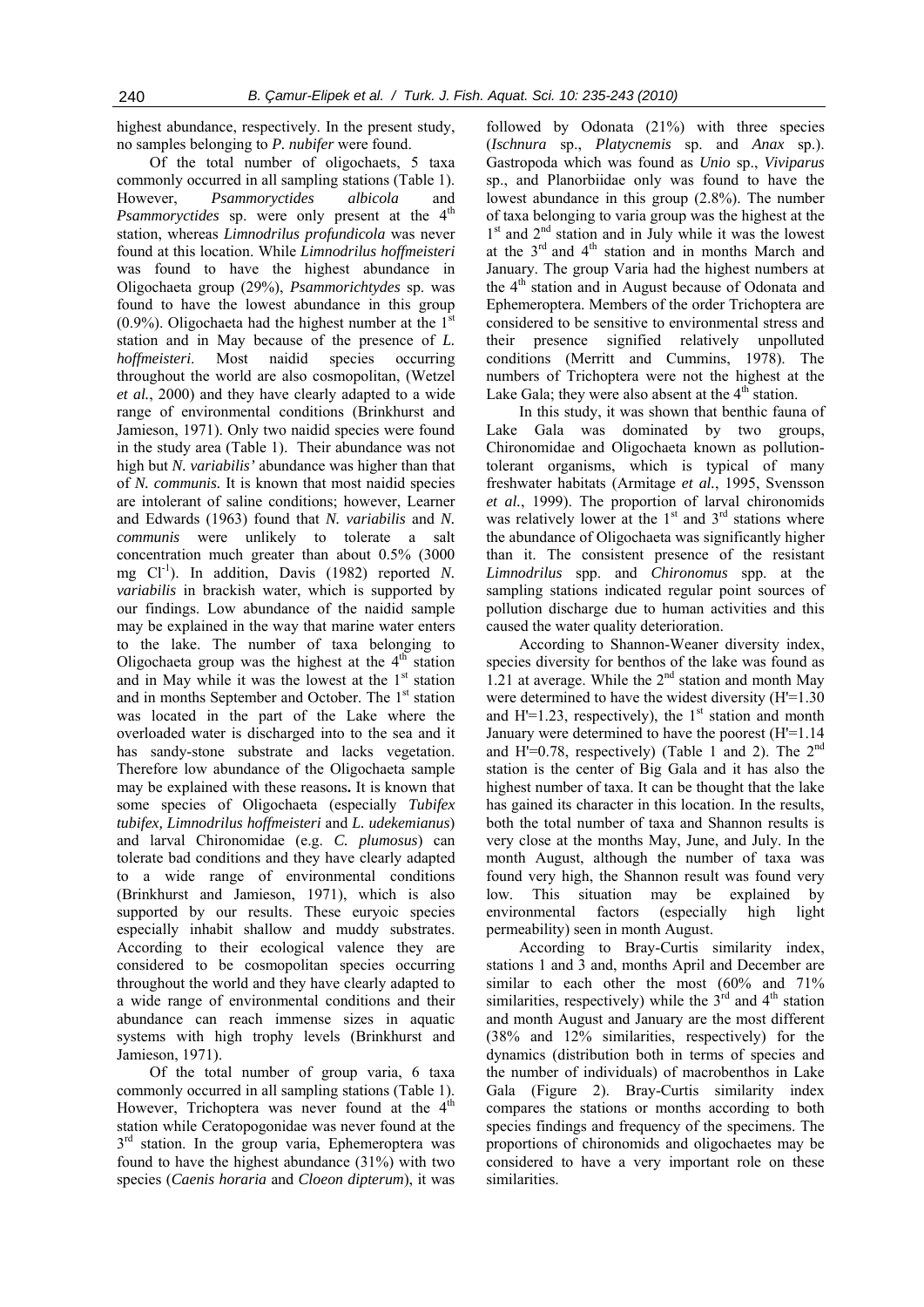According to SSKY (2004), the values of pH, conductivity, temperature, and turbidity were found at normal levels in the course of the present study (Table 3). The lake water was generally found as supersaturated for dissolved oxygen. These supersaturated findings were also reported by Kırgız (1989). The total hardness of the water was found at very hard water quality level. When the water quality was evaluated for nutrients, the values of  $NO<sub>3</sub>N$  and NO<sub>2</sub>N were found at second quality level while the values of  $SO_4$  and  $PO_4$  were found at first quality level, generally.

The results of Bray-Curtis index indicated that July and August, November and December; April and May are similar to each other the most (95%, 94%, and 93% similarities, respectively) while March, June and August are the most different months from month December (76% similarity) in terms of the physicochemical variables in Lake Gala (Figure 3). It is very usual that the month July and August, November and December, April and May have similar physicochemical features because each month follows the other. Looking at the proportions of the similarities, differences among the months according to the physicochemical features, are very low (24% differences). For this reason, the physicochemical features of the lake may be generalized on average.

With regard to the Spearman correlation index between the average number of macrobenthos and the physicochemical variables, the relation between the number of total individuals of benthic macroinvertebrates and light permeability (turbidity)  $(r=+0.658, P<0.05)$  was directly proportional. Also, the relation between the total number of Chironomidae larvae and temperature (r=+0.791, P<0.01) was directly proportional while the relation between the number of Varia individuals and depth  $(r=-0.674, P<0.05)$  were inversely proportional.



**Figure 2.** a-The dendrogram of similarity of months in Lake Gala Gala in respect of benthic macroinvertebrates; b- the dendrogram of similarity of stations in Lake Gala in respect of benthic macroinvertebrates (single-linkage, Bray-Curtis, Log base 10).

**Table 3.** Physicochemical variables in Lake Gala during the study period

|                   | March | April | May  | June | July | Aug. | Sept. | Oct.  | Nov. | Dec. | Jan. | Average | Standart   |
|-------------------|-------|-------|------|------|------|------|-------|-------|------|------|------|---------|------------|
|                   |       |       |      |      |      |      |       |       |      |      |      |         | Deviation  |
| pH                | 8.2   | 8.4   | 8.7  | 8.2  | 8.3  | 8.2  | 8.3   | 8.4   | 8.6  | 8.5  | 8.4  | 8.41    | $\pm 0.14$ |
| Cond.             | 145   | 143   | 187  | 163  | 270  | 250  | 310   | 320   | 209  | 250  | 150  | 219     | $\pm 2.63$ |
| Temp              | 14.8  | 17.8  | 19.3 | 26.7 | 27.6 | 25.6 | 23.6  | 19    | 8.3  | 9.1  | 6.2  | 18      | $\pm 0.1$  |
| $Ch-a$            | 21.9  | 15.8  | 20.0 | 17.8 | 16.2 | 4.8  | 26.5  | 20.2  | 58.3 | 65.5 | 18.9 | 24.2    | $\pm 2.19$ |
| DO.               | 16.3  | 14.4  | 17.8 | 12.8 | 12.9 | 11.4 | 14.9  | 16.3  | 12.8 | 8.6  | 12.3 | 13.45   | $\pm 0.65$ |
| Dep.              | 199   | 111   | 126  | 164  | 128  | 131  | 145   | 109   | 121  | 106  | 156  | 139     | ± 14.9     |
| Turb.             | 48    | 48    | 56   | 47   | 76   | 91   | 28    | 51    | 29   | 24   | 38   | 48.7    | ± 5.73     |
| Mg                | 67.8  | 41.4  | 52.7 | 69.9 | 78.8 | 78.0 | 98.6  | 88.4  | 85.7 | 87.8 | 80.5 | 79.5    | ± 5.06     |
| Ca                | 96.1  | 86.0  | 81.6 | 52.9 | 57.7 | 54.3 | 52.1  | 105.8 | 78.1 | 69.7 | 67.5 | 72.25   | ± 5.25     |
| TH                | 52    | 40    | 42   | 42   | 47   | 46   | 54    | 63    | 55   | 49   | 50   | 45.5    | ± 1.89     |
| NO <sub>3</sub> N | 7.20  | 4.04  | 1.80 | 4.40 | 1.19 | 1.88 | 3.32  | 0.00  | 0.01 | 0.00 | 0.00 | 2.04    | $\pm 0.71$ |
| NO <sub>2</sub> N | 0.001 | 0.00  | 0.00 | 0.00 | 0.00 | 0.00 | 0.24  | 0.02  | 0.01 | 0.00 | 0.00 | 0.02    | $\pm 0.04$ |
| SO <sub>3</sub>   | 3.80  | 3.00  | 2.80 | 3.20 | 3.60 | 2.50 | 3.73  | 4.43  | 2.53 | 0.06 | 2.58 | 2.96    | $\pm 0.01$ |
| PO <sub>4</sub>   | 0.01  | 0.01  | 0.01 | 0.06 | 0.03 | 0.03 | 0.03  | 0.06  | 0.00 | 0.01 | 0.02 | 0.02    | $\pm 0.1$  |

values of minimum and maximum were indicated bold character; Cond: Conductivity (umho cm<sup>-1</sup>); Temp: Temperature (°C); Ch-a: Chlorophyll-a ( $\mu$ gr L<sup>-1</sup>), DO: Dissolved Oxygen (mg L<sup>-1</sup>), Dep.: Depth (cm), Turb.: Turbidity (cm), TH: Total Hardness (Fr<sup>o</sup>)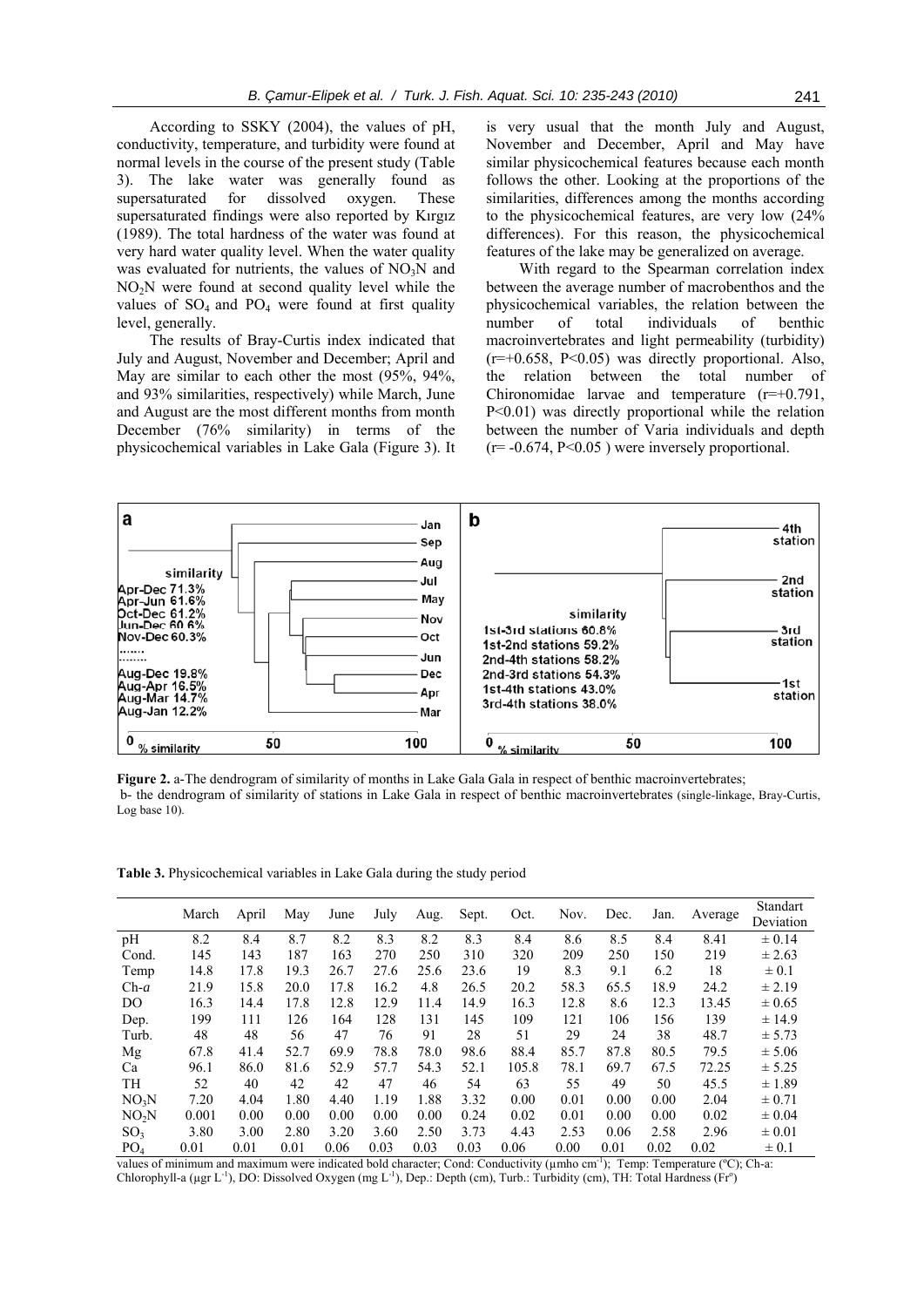| а                                                                                                                                      |    | Dec<br>Nov                                                   | b                                                                                                                                                                      | ∙4th<br>station                                        |
|----------------------------------------------------------------------------------------------------------------------------------------|----|--------------------------------------------------------------|------------------------------------------------------------------------------------------------------------------------------------------------------------------------|--------------------------------------------------------|
| similarity<br><b>Jul-Aug 95.5%</b><br>Nov-Dec 94.2%<br>Apr-May 93.5%<br><br><br><b>Jun-Dec 77.0%</b><br>Aug-Dec 76.8%<br>Mar-Dec 75.6% |    | Oct<br>Sep<br>Aug<br>Jul<br>√Jan<br>Jun<br>May<br>Apr<br>Mar | similarity<br>1st-2nd stations 98.1%<br>2nd-3rd stations 96.9%<br>1st-3rd stations 95.5%<br>1st-4th stations 94.8%<br>2nd-4th stations 93.8%<br>3rd-4th stations 91.2% | —3rd<br>station<br>- 2nd<br>station<br>∟1st<br>station |
| 0<br>% similarity                                                                                                                      | 50 | 100                                                          | 0<br>50<br>% similarity                                                                                                                                                | 100                                                    |

**Figure 3.** a-The dendrogram of similarity of months in Lake Gala in respect of physicochemical variables. b- the dendrogram of similarity of stations in Lake Gala in respect of physicochemical variables (single-linkage, Bray-Curtis, Log base 10).

Although a wetland often hosts considerable biodiversity and endemism, the results of the present study indicated that benthic invertebrates richness and diversity of Lake Gala were low but the number of individual was high. Furthermore, euryoic species distributed in the lake, such as *Chironomus plumosus*  and *Limnodrilus hoffmeisteri*, are generally widespread, which is also statistically supported by Shannon index . Some certain taxa relate taxa to general nutrient state, denoted by the terms oligotrophic, mesotrophic and eutrophic. Lang (1985) proposed a list of oligochaeta species identified as indicator species, also Sæther (1979) developed a lake trophic classification identifying 15 lake types using profundal chironomid assemblages from Nearctic and Palaearctic lakes. Community structure was examined in terms of the ratio between phosphorus concentration and depth. However, Solimini *et al.* (2006) indicated that 15 chironomid assemblages proposed by Sæther (1979) also include many species never recorded in Southern Europe. It is known that some littoral invertebrates such as some Chironomidae species (e.g., *Chironomus* sp., *Chironomus plumosus, Cricotopus* sp.) (Kansanen *et al.*, 1984; Petridis, 1993; Brodersen *et al.*, 1998) and some Oligochaeta species (e.g., *Limnodrilus* sp., *Limnodrilus hoffmeisteri*, *Potamothrix hammoniensis*) *(*Kuklińska, 1989; Pinel-Alloul, 1996; Kangur *et al.*, 1998) are associated with eutrophic state.

Irrigation, pesticides, uncontrollable anthropogenic deposits, etc. affect the quality of water in Lake Gala negatively. The structure of invertebrate fauna in the Lake may change due to the effects of environmental variables. This situation may affect the food chain. Aquatic organisms rely upon the great diversity of aquatic habitats and resources for food, materials and breeding grounds. Factors such as overexploration of species, pollution from agricultural areas, increased sediments, destruction of the aquatic plants around the lake, as well as habitat loss and alteration through damming and water diversion contribute to the declining levels of aquatic biodiversity in the wetland. As a result, valuable aquatic resources are becoming increasingly susceptible to both natural and environmental changes. Thus, conservation strategies to protect and conserve the aquatic life in the lake are necessary to maintain the balance of nature and support the availability of resources for future generations. Consequently, it is recommended to perform similar studies in the aquatic areas periodically to determine the future of the water resource.

#### **Acknowledgements**

We would like to thank Dr. Tanatmış (Anadolu University/Turkey) and Dr. Hacet (Trakya University/Turkey) for identification of some specimens. This research has been supported by TÜBAP-526 project.

#### **References**

- Akbulut, M., Öztürk, M., and Öztürk, M. 2002. The benthic macroinvertebrate fauna of Sarıkum Lake and Spring waters (Sinop). Turkish J. Marine Sciences, 8: 102- 119.
- Armitage, P., Cranston, P.S. and Pinder, L.C.V. 1995. The Chironomidae: the biology and ecology of non-biting midges. Chapman & Hall, New York.
- Brinkhurst, R.O. and Jamieson, B.G.M. 1971. Aquatic Oligochaeta of the World. University of Toronto Publ., Canada.
- Brodersen, K.P., Dall, P.C. and Lindegaard, C. 1998. The fauna in the upper stony littoral of Danish lakes: macroinvertebrates as trophic indicators. Freshwater Biology, 39: 577-592.
- Çamur-Elipek, B. 2003. The dynamics of Benthic macroinvertebrates in a mesotrophic lake: Terkos, Turkey. Acta biologica iugoslavica - serija D: Ekologija, 38(1-2): 31-40.
- Davis, R.J. 1982. New records of aquatic Oligochaeta from